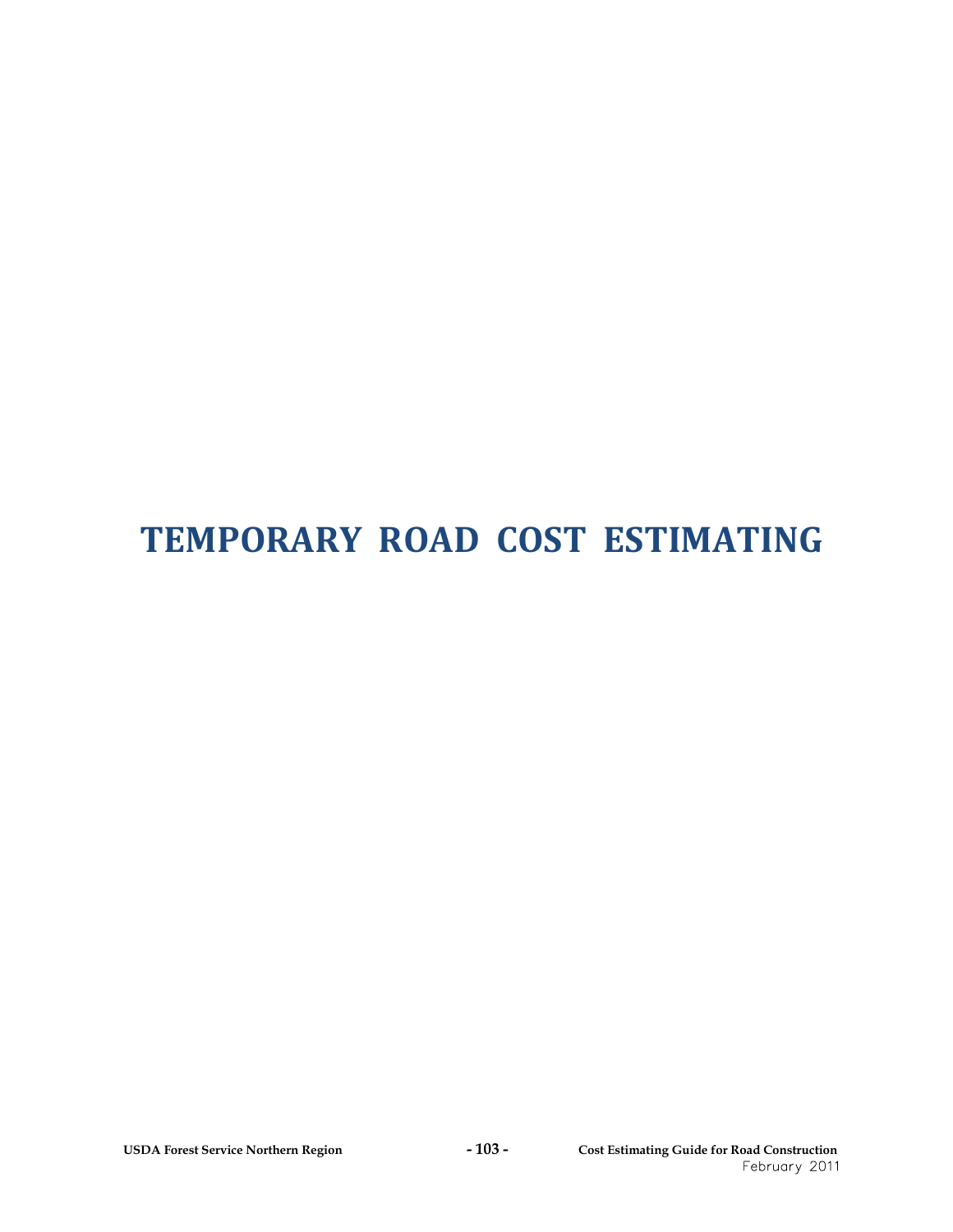#### **Cost Estimating for Temporary Roads**

The decision to construct temporary roads for a timber sale or other activity is based on transportation planning and resource objectives that are documented in a NEPA decision. Temporary roads generally are built for one or two seasons of use for limited traffic. The National Forest Management Act (NFMA) requires that any temporary road built as part of a timber sale or other permit/lease shall be designed with the goal of reestablishing vegetative cover on the roadway and adjacent disturbed area within ten years after the termination of the contract, permit, or lease. In addition to this NFMA requirement, the timber sale contract requires outsloping, removal of culverts and ditches, and building water bars or cross ditches after the road is no longer needed. Obliteration costs shown in Table T-3 reflect a wide variation in required work.

For timber sales, FSH 2409.18, Section 45.36d, outlines the general procedures for estimating the costs of temporary roads. Temporary road cost estimates shall be based on the data and procedures contained in the current Cost Guide for road construction. The responsibility for the accuracy of temporary road cost estimates rests with the Forest Engineer (FSM 7721.04c). Following the *Cost Estimate Template for Temporary Roads* at the end of this Section is a sample form for documenting temporary road costs estimates.

The following procedure, or an estimate by time and equipment, should be used to develop temporary road costs. If time and equipment methods are used, the estimator should use the labor rates and equipment rental rates (for old equipment) contained in this Cost Guide. The labor rates need to be adjusted per section entitled Davis-Bacon/Purchaser Wage Rate Adjustments which appear earlier in this publication and have the profit of 6% removed.

- **Step 1**: Using Table T-1, determine costs for clearing and grubbing. Enter Table T-1 with State, sideslope (SS%), and right-of-way volume per acre. Move horizontally and read the clearing cost per mile. The cost of felling, bucking, and skidding the right-of-way timber on temporary roads is considered a logging cost and not a road cost. Therefore it is included in the logging costs and not in Table T-1. If additional clearing width is desired for windrow placement, etc make necessary cost allowance.
- **Step 2**: Using Table T-1, determine excavation cost per mile by continuing horizontally on the same line used in Step 1. If turnouts or turn-arounds are desired, adjust excavation costs accordingly.
- **Step 3**: Using Table T-1, determine seeding cost per mile by continuing horizontal on the same line used in Steps 1 and 2. The costs of seeding include the road bed. **NOTE**: seeding costs do not make allowances for native seed, if native seed is required, contact supplier for cost and availability.
- **Step 4**: Determine the cost of obliteration using Table T-3. This item should be included in every temporary road.
- **Step 5**: Total the unit per mile costs determined in Steps 1-4.
- **Step 6**: Multiply unit cost from Step 5 by the length of the temporary road(s).

| <b>Step 7:</b> Determine the total cost of drainage structures: | Dips: \$125 each        |  |
|-----------------------------------------------------------------|-------------------------|--|
|                                                                 | Culverts: See Table T-2 |  |

**Step 8**: Add the costs determined in Steps 6 & 7. Add the appropriate allowance for Mobilization (See Table T-4).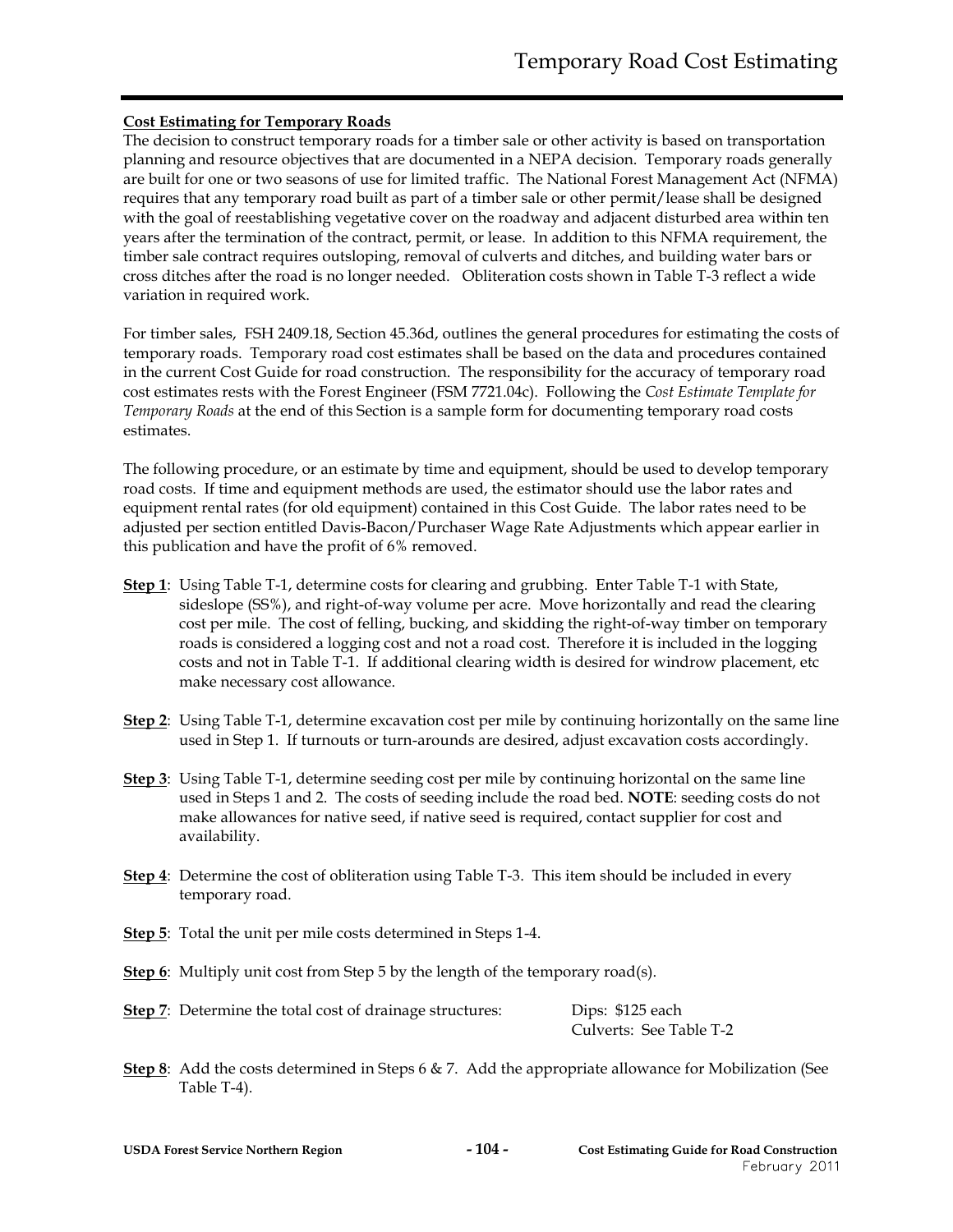**Step 9**: Remove Profit allowance by dividing the total in Step 8 by 1.06.

#### *Example Temporary Road Calculation:*

| Idaho                                |                                                                                                                                                                                                                                                                                                                                                                                                                                                                               |  |  |
|--------------------------------------|-------------------------------------------------------------------------------------------------------------------------------------------------------------------------------------------------------------------------------------------------------------------------------------------------------------------------------------------------------------------------------------------------------------------------------------------------------------------------------|--|--|
| Average side slope: 30 percent       |                                                                                                                                                                                                                                                                                                                                                                                                                                                                               |  |  |
| Estimated length: 1.5 miles          |                                                                                                                                                                                                                                                                                                                                                                                                                                                                               |  |  |
| Timber volume: 20 MBF/acre           |                                                                                                                                                                                                                                                                                                                                                                                                                                                                               |  |  |
|                                      |                                                                                                                                                                                                                                                                                                                                                                                                                                                                               |  |  |
|                                      | 1 - 18" culvert, slope is 20%                                                                                                                                                                                                                                                                                                                                                                                                                                                 |  |  |
|                                      | 1 - 24" culvert, slope is 20%                                                                                                                                                                                                                                                                                                                                                                                                                                                 |  |  |
|                                      |                                                                                                                                                                                                                                                                                                                                                                                                                                                                               |  |  |
|                                      |                                                                                                                                                                                                                                                                                                                                                                                                                                                                               |  |  |
|                                      |                                                                                                                                                                                                                                                                                                                                                                                                                                                                               |  |  |
|                                      |                                                                                                                                                                                                                                                                                                                                                                                                                                                                               |  |  |
| <b>Step 3:</b> Seeding = $$820/mile$ |                                                                                                                                                                                                                                                                                                                                                                                                                                                                               |  |  |
|                                      |                                                                                                                                                                                                                                                                                                                                                                                                                                                                               |  |  |
|                                      |                                                                                                                                                                                                                                                                                                                                                                                                                                                                               |  |  |
|                                      |                                                                                                                                                                                                                                                                                                                                                                                                                                                                               |  |  |
|                                      |                                                                                                                                                                                                                                                                                                                                                                                                                                                                               |  |  |
| <b>Step 7:</b> Drainage structures:  |                                                                                                                                                                                                                                                                                                                                                                                                                                                                               |  |  |
| 3 dips x \$125/dip                   | $= $375$                                                                                                                                                                                                                                                                                                                                                                                                                                                                      |  |  |
| 1 18" culvert                        | $= $685$                                                                                                                                                                                                                                                                                                                                                                                                                                                                      |  |  |
| 1 24" culvert                        | $= $775$                                                                                                                                                                                                                                                                                                                                                                                                                                                                      |  |  |
|                                      | \$1,835                                                                                                                                                                                                                                                                                                                                                                                                                                                                       |  |  |
|                                      |                                                                                                                                                                                                                                                                                                                                                                                                                                                                               |  |  |
|                                      |                                                                                                                                                                                                                                                                                                                                                                                                                                                                               |  |  |
|                                      |                                                                                                                                                                                                                                                                                                                                                                                                                                                                               |  |  |
|                                      | Drainage structures: 3 dips<br>Average scarification needed for obliteration<br><b>Step 1:</b> Clearing and grubbing = $$4,040$ /mile<br><b>Step 2:</b> Excavation = $$2,270/mile$<br><b>Step 4:</b> Obliteration = $$1,800/mile$<br><b>Step 5:</b> $(1) + (2) + (3) + (4) = $8,930/mile$<br><b>Step 6:</b> \$8,930/mile x 1.5 miles = \$13,395<br><b>Step 8:</b> (6) + (7) = $$13,395 + $1,835 = $15,230$<br>Mobilization = $$15,230$ * 0.07 = $$1,066$<br>Total = $$16,296$ |  |  |

**Step 9:** \$16,296/ 1.06 (profit) = \$15,370(rounded)

*Note: Temporary erosion control measures are not included in above example, refer to Section 157 for additional information. Also, this example did not include truck turnouts, turn-arounds or additional clearing for windrows.*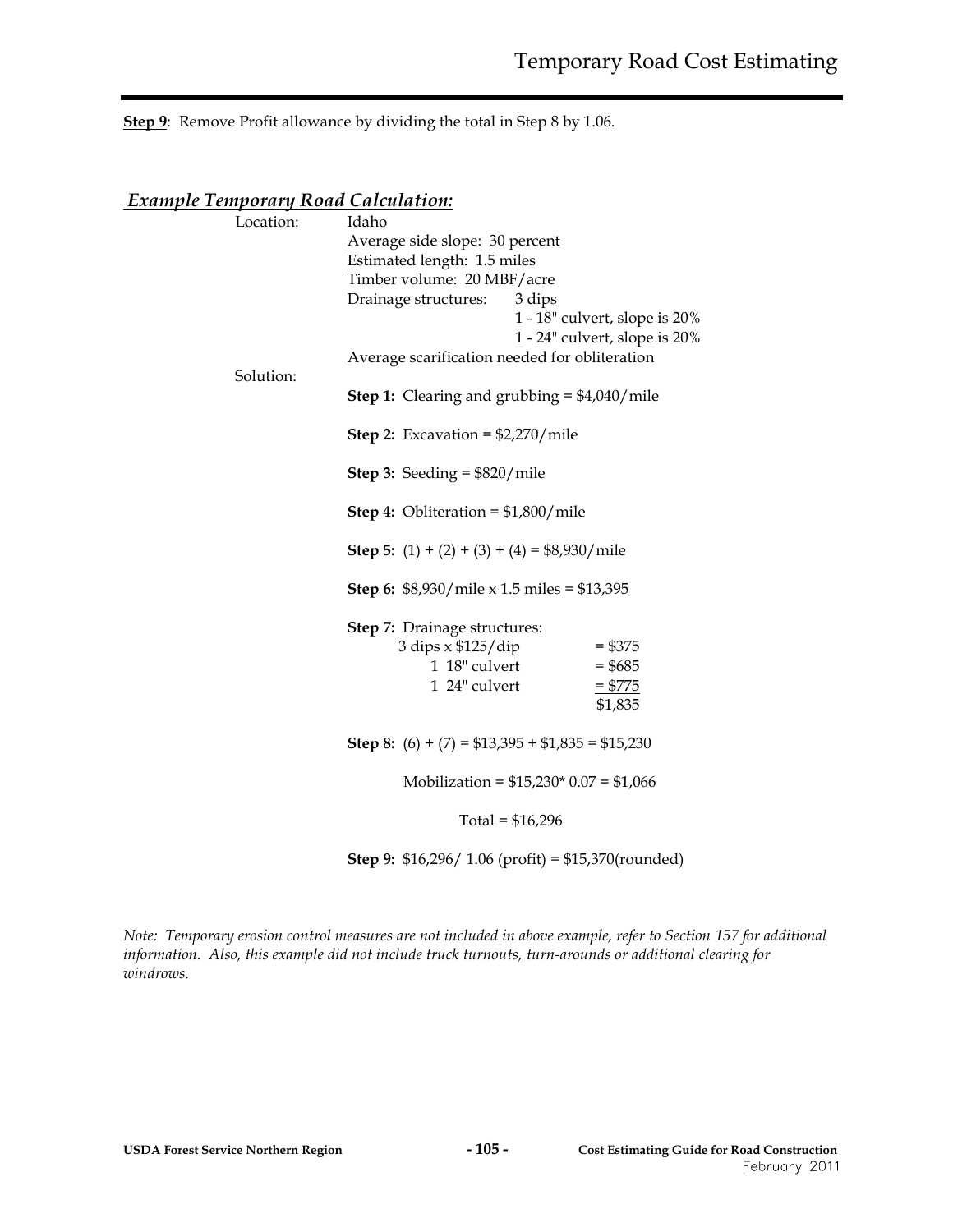| <b>Side</b><br><b>Slope</b><br>$\frac{0}{0}$ | R/W<br>Vol/Ac    | <b>Temporary Road</b><br>Clearing<br>\$/mile | Excavation<br>\$/mile | <b>Seeding</b><br>12 ft w/o ditch<br>\$/mile |
|----------------------------------------------|------------------|----------------------------------------------|-----------------------|----------------------------------------------|
| $\boldsymbol{0}$                             | 0                | \$3,440                                      | \$1,420               | \$690                                        |
| 10                                           | $\mathbf{0}$     | \$3,030                                      | \$1,420               | \$610                                        |
| 20                                           | $\boldsymbol{0}$ | \$3,280                                      | \$1,650               | \$690                                        |
| 30                                           | $\boldsymbol{0}$ | \$3,740                                      | \$2,270               | \$820                                        |
| 40                                           | $\theta$         | \$4,630                                      | \$3,540               | \$1,020                                      |
| 50                                           | 0                | \$6,810                                      | \$5,300               | \$1,360                                      |
| $\boldsymbol{0}$                             | 5                | \$3,460                                      | \$1,420               | \$690                                        |
| 10                                           | $\overline{5}$   | \$2,990                                      | \$1,420               | \$610                                        |
| 20                                           | $\overline{5}$   | \$3,280                                      | \$1,650               | \$690                                        |
| 30                                           | $\overline{5}$   | \$3,830                                      | \$2,270               | \$820                                        |
| 40                                           | 5                | \$4,820                                      | \$3,540               | \$1,020                                      |
| 50                                           | 5                | \$7,320                                      | \$5,300               | \$1,360                                      |
| $\mathbf{0}$                                 | 10               | \$3,500                                      | \$1,420               | \$690                                        |
| 10                                           | 10               | \$2,970                                      | \$1,420               | \$610                                        |
| 20                                           | 10               | \$3,290                                      | \$1,650               | \$690                                        |
| 30                                           | 10               | \$3,900                                      | \$2,270               | \$820                                        |
| 40                                           | 10               | \$5,010                                      | \$3,540               | \$1,020                                      |
| 50                                           | 10               | \$7,830                                      | \$5,300               | \$1,360                                      |
| $\mathbf{0}$                                 | 15               | \$3,520                                      | \$1,420               | \$690                                        |
| 10                                           | 15               | \$2,940                                      | \$1,420               | \$610                                        |
| 20                                           | 15               | \$3,310                                      | \$1,650               | \$690                                        |
| 30                                           | 15               | \$3,970                                      | \$2,270               | \$820                                        |
| 40                                           | 15               | \$5,220                                      | \$3,540               | \$1,020                                      |
| 50                                           | 15               | \$8,340                                      | \$5,030               | \$1,360                                      |
| $\boldsymbol{0}$                             | 20               | \$3,560                                      | \$1,420               | \$690                                        |
| 10                                           | 20               | \$2,910                                      | \$1,420               | \$610                                        |
| 20                                           | 20               | \$3,310                                      | \$1,650               | \$690                                        |
| 30                                           | 20               | \$4,040                                      | \$2,270               | \$820                                        |
| 40                                           | 20               | \$5,410                                      | \$3,540               | \$1,020                                      |
| 50                                           | 20               | \$8,850                                      | \$5,300               | \$1,360                                      |
| $\boldsymbol{0}$                             | 25               | \$3,590                                      | \$1,420               | \$690                                        |
| 10                                           | 25               | \$2,880                                      | \$1,420               | \$610                                        |
| 20                                           | 25               | \$3,320                                      | \$1,650               | \$690                                        |
| 30                                           | 25               | \$4,120                                      | \$2,270               | \$820                                        |
| 40                                           | 25               | \$5,600                                      | \$3,540               | \$1,020                                      |
| 50                                           | 25               | \$9,350                                      | \$5,300               | \$1,360                                      |

**Table T-1 Idaho Basic Temporary Road Costs**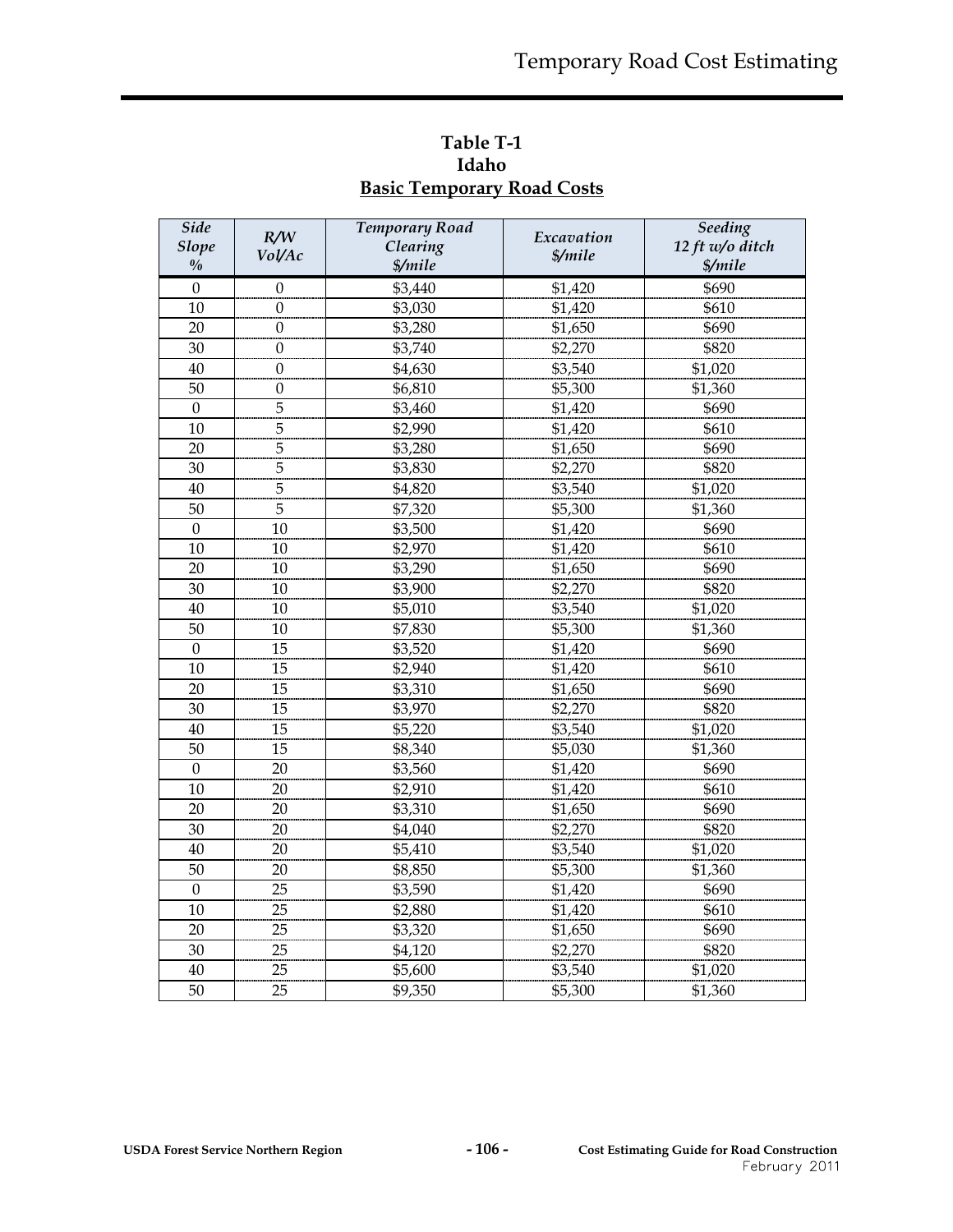## **Table T-1** *(Continued)* **Idaho Basic Temporary Road Costs**

| <b>Side</b><br><b>Slope</b><br>$\frac{0}{0}$ | R/W<br>Vol/Ac | <b>Temporary Road</b><br>Clearing<br>\$/mile | Excavation<br>\$/mile | Seeding<br>12 ft w/o ditch<br>\$/mile |
|----------------------------------------------|---------------|----------------------------------------------|-----------------------|---------------------------------------|
| $\boldsymbol{0}$                             | 30            | \$3,620                                      | \$1,420               | \$690                                 |
| 10                                           | 30            | \$2,860                                      | \$1,420               | \$610                                 |
| 20                                           | 30            | \$3,330                                      | \$1,650               | \$690                                 |
| 30                                           | 30            | \$4,190                                      | \$2,270               | \$820                                 |
| 40                                           | 30            | \$5,810                                      | \$3,540               | \$1,020                               |
| 50                                           | 30            | \$9,860                                      | \$5,300               | \$1,360                               |
| $\mathbf{0}$                                 | 35            | \$3,650                                      | \$1,420               | \$690                                 |
| 10                                           | 35            | \$2,820                                      | \$1,420               | \$610                                 |
| 20                                           | 35            | \$3,340                                      | \$1,650               | \$690                                 |
| 30                                           | 35            | \$4,260                                      | \$2,270               | \$820                                 |
| 40                                           | 35            | \$6,000                                      | \$3,540               | \$1,020                               |
| 50                                           | 35            | \$10,370                                     | \$5,300               | \$1,360                               |
| $\mathbf{0}$                                 | 40            | \$3,680                                      | \$1,420               | \$690                                 |
| 10                                           | 40            | \$2,800                                      | \$1,420               | \$610                                 |
| 20                                           | 40            | \$3,340                                      | \$1,650               | \$690                                 |
| 30                                           | 40            | \$4,350                                      | \$2,270               | \$820                                 |
| 40                                           | 40            | \$6,200                                      | \$3,540               | \$1,020                               |
| 50                                           | 40            | \$10,880                                     | \$5,300               | \$1,360                               |
| $\overline{0}$                               | 45            | \$3,710                                      | \$1,420               | \$690                                 |
| 10                                           | 45            | \$2,770                                      | \$1,420               | \$610                                 |
| 20                                           | 45            | \$3,360                                      | \$1,650               | \$690                                 |
| 30                                           | 45            | \$4,420                                      | \$2,270               | \$820                                 |
| 40                                           | 45            | \$6,390                                      | \$3,540               | \$1,020                               |
| 50                                           | 45            | \$11,390                                     | \$5,300               | \$1,360                               |
| $\mathbf{0}$                                 | 50            | \$3,740                                      | \$1,420               | \$690                                 |
| 10                                           | 50            | \$2,750                                      | \$1,420               | \$610                                 |
| 20                                           | 50            | \$3,370                                      | \$1,650               | \$690                                 |
| 30                                           | 50            | \$4,490                                      | \$2,270               | \$820                                 |
| 40                                           | 50            | \$6,600                                      | \$3,540               | \$1,020                               |
| 50                                           | 50            | \$11,890                                     | \$5,300               | \$1,360                               |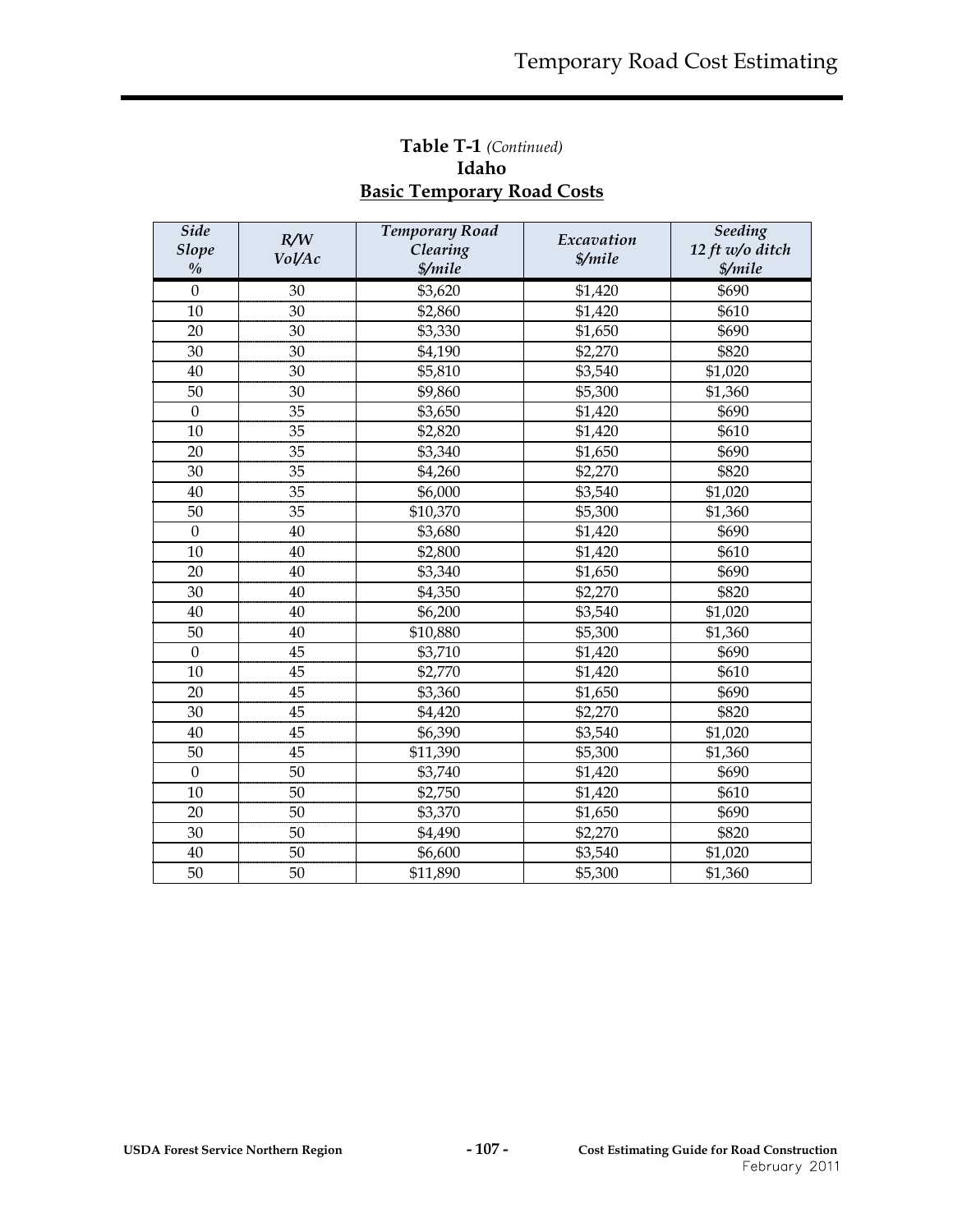| <b>Side</b><br><b>Slope</b><br>$\frac{0}{0}$ | R/W<br>Vol/Ac    | <b>Temporary Road</b><br>Clearing<br>\$/mile | Excavation<br>\$/mile | Seeding<br>12 ft w/o ditch<br>\$/mile |
|----------------------------------------------|------------------|----------------------------------------------|-----------------------|---------------------------------------|
| $\Omega$                                     | $\Omega$         | \$3,660                                      | \$1,320               | \$730                                 |
| 10                                           | $\theta$         | \$3,220                                      | \$1,320               | \$640                                 |
| 20                                           | $\theta$         | \$3,490                                      | \$1,620               | \$730                                 |
| 30                                           | $\theta$         | \$3,980                                      | \$2,240               | \$870                                 |
| 40                                           | $\mathbf{0}$     | \$4,920                                      | \$3,490               | \$1,080                               |
| 50                                           | $\boldsymbol{0}$ | \$7,260                                      | \$5,240               | \$1,450                               |
| $\boldsymbol{0}$                             | $\overline{5}$   | \$3,720                                      | \$1,320               | \$730                                 |
| 10                                           | 5                | \$3,220                                      | \$1,320               | \$640                                 |
| 20                                           | 5                | \$3,520                                      | \$1,620               | \$730                                 |
| 30                                           | 5                | \$4,090                                      | \$2,240               | \$870                                 |
| 40                                           | 5                | \$5,160                                      | \$3,490               | \$1,080                               |
| 50                                           | 5                | \$7,830                                      | \$5,240               | \$1,450                               |
| $\Omega$                                     | 10               | \$3,780                                      | \$1,320               | \$730                                 |
| 10                                           | 10               | \$3,220                                      | \$1,320               | \$640                                 |
| 20                                           | 10               | \$3,570                                      | \$1,620               | \$730                                 |
| 30                                           | 10               | \$4,200                                      | \$2,240               | \$870                                 |
| 40                                           | 10               | \$5,400                                      | \$3,490               | \$980                                 |
| 50                                           | 10               | \$8,400                                      | \$5,240               | \$1,450                               |
| $\theta$                                     | 15               | \$3,840                                      | \$1,320               | \$730                                 |
| 10                                           | 15               | \$3,230                                      | \$1,320               | \$640                                 |
| 20                                           | 15               | \$3,610                                      | \$1,620               | \$730                                 |
| 30                                           | 15               | \$4,310                                      | \$2,240               | \$870                                 |
| 40                                           | 15               | \$5,640                                      | \$3,490               | \$1,080                               |
| 50                                           | 15               | \$8,970                                      | \$5,240               | \$1,450                               |
| $\boldsymbol{0}$                             | 20               | \$3,900                                      | \$1,320               | \$730                                 |
| 10                                           | 20               | \$3,220                                      | \$1,320               | \$640                                 |
| 20                                           | 20               | \$3,650                                      | \$1,620               | \$730                                 |
| 30                                           | 20               | \$4,420                                      | \$2,240               | \$870                                 |
| 40                                           | 20               | \$5,870                                      | \$3,490               | \$1,080                               |
| 50                                           | 20               | \$9,540                                      | \$5,240               | \$1,450                               |

**Table T-1 Montana Basic Temporary Road Costs**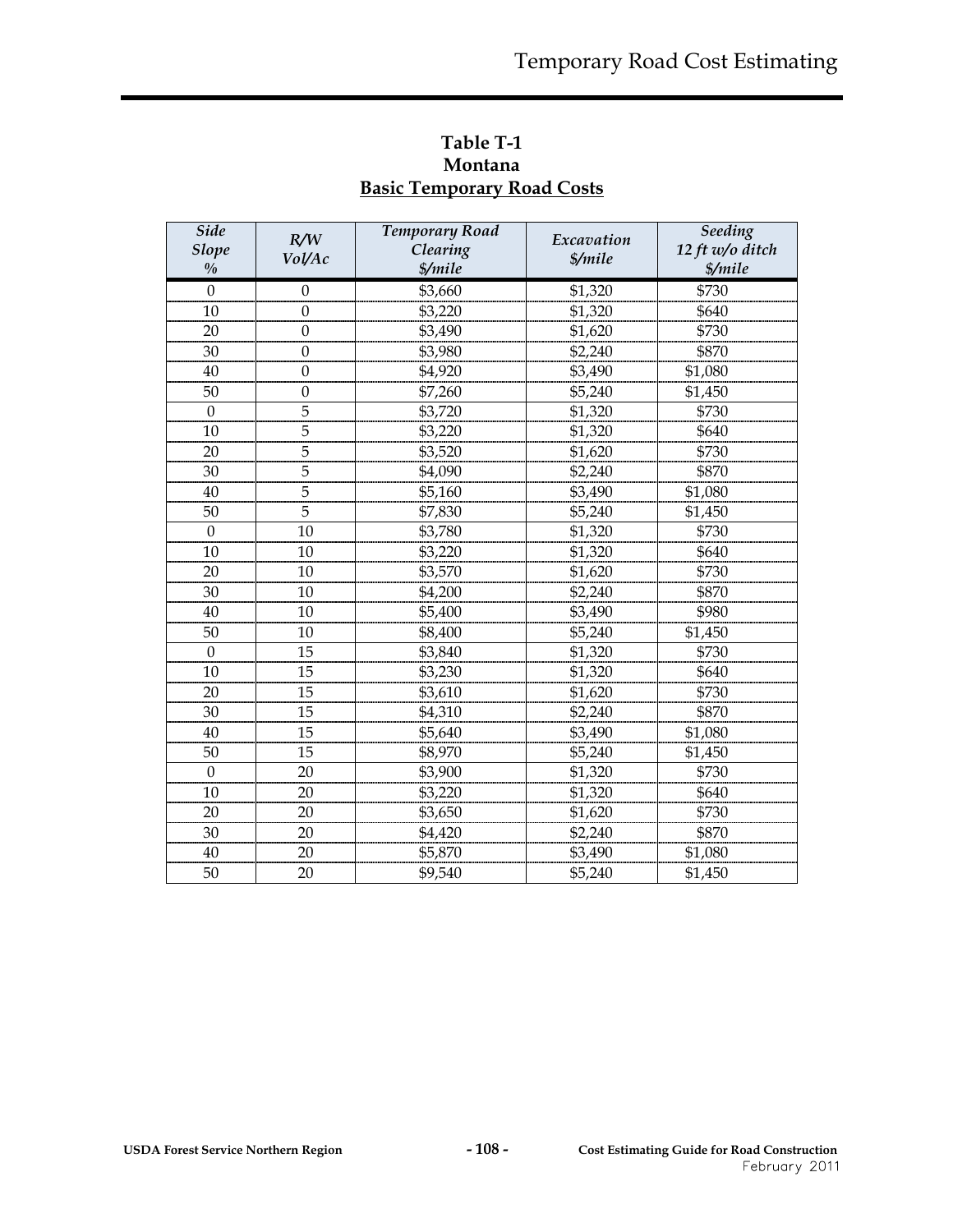## **Table T-1** *(Continued)* **Montana Basic Temporary Road Costs**

| <b>Side</b>      | R/W    | <b>Temporary Road</b><br>Clearing | Excavation | <b>Seeding</b><br>12 ft w/o ditch |
|------------------|--------|-----------------------------------|------------|-----------------------------------|
| Slope %          | Vol/Ac | \$/mile                           | \$/mile    | \$/mile                           |
| $\boldsymbol{0}$ | 25     | \$3,960                           | \$1,320    | \$730                             |
| 10               | 25     | \$3,220                           | \$1,320    | \$640                             |
| 20               | 25     | \$3,680                           | \$1,620    | \$730                             |
| 30               | 25     | \$4,530                           | \$2,240    | \$870                             |
| 40               | 25     | \$6,110                           | \$3,490    | \$1,080                           |
| 50               | 25     | \$10,100                          | \$5,240    | \$1,450                           |
| $\boldsymbol{0}$ | 30     | \$4,020                           | \$1,320    | \$730                             |
| 10               | 30     | \$3,220                           | \$1,320    | \$640                             |
| 20               | 30     | \$3,720                           | \$1,620    | \$730                             |
| 30               | 30     | \$4,640                           | \$2,240    | \$870                             |
| 40               | 30     | \$6,350                           | \$3,490    | \$1,080                           |
| 50               | 30     | \$10,670                          | \$5,240    | \$1,450                           |
| $\mathbf{0}$     | 35     | \$4,090                           | \$1,320    | \$730                             |
| 10               | 35     | \$3,220                           | \$1,320    | \$640                             |
| 20               | 35     | \$3,750                           | \$1,620    | \$730                             |
| 30               | 35     | \$4,750                           | \$2,240    | \$870                             |
| 40               | 35     | \$6,600                           | \$3,490    | \$1,080                           |
| 50               | 35     | \$11,250                          | \$5,240    | \$1,450                           |
| $\mathbf{0}$     | 40     | \$4,150                           | \$1,320    | \$730                             |
| 10               | 40     | \$3,210                           | \$1,320    | \$640                             |
| 20               | 40     | \$3,790                           | \$1,620    | \$730                             |
| 30               | 40     | \$4,860                           | \$2,240    | \$870                             |
| 40               | 40     | \$6,840                           | \$3,490    | \$1,080                           |
| 50               | 40     | \$11,820                          | \$5,240    | \$1,450                           |
| $\Omega$         | 45     | \$4,210                           | \$1,320    | \$730                             |
| 10               | 45     | \$3,210                           | \$1,320    | \$640                             |
| 20               | 45     | \$3,840                           | \$1,620    | \$730                             |
| 30               | 45     | \$4,960                           | \$2,240    | \$870                             |
| 40               | 45     | \$7,070                           | \$3,490    | \$1,080                           |
| 50               | 45     | \$12,390                          | \$5,240    | \$1,450                           |
| $\boldsymbol{0}$ | 50     | \$4,270                           | \$1,320    | \$730                             |
| 10               | 50     | \$3,210                           | \$1,320    | \$640                             |
| 20               | 50     | \$3,880                           | \$1,620    | \$730                             |
| 30               | 50     | \$5,070                           | \$2,240    | \$870                             |
| 40               | 50     | \$7,310                           | \$3,490    | \$1,080                           |
| 50               | 50     | \$12,960                          | \$5,240    | \$1,450                           |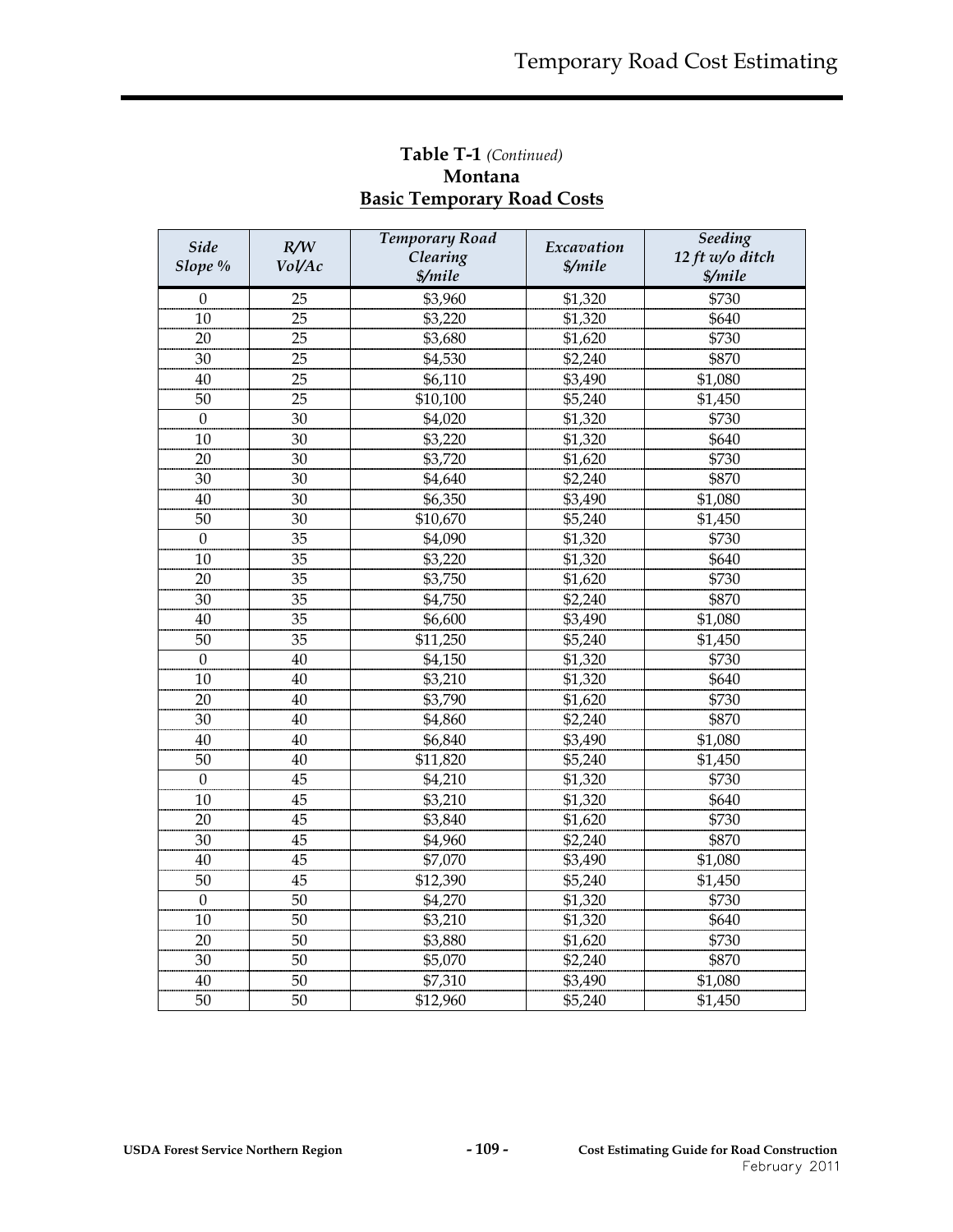| Side Slope % | <i>Diameter</i><br>(Inches) | Length<br>(Feet) | $\frac{f}{f}$ | <i><b>\$/culvert</b></i> |
|--------------|-----------------------------|------------------|---------------|--------------------------|
|              | 18                          | 20               | \$23.51       | \$<br>475.00             |
| 10           | 18                          | 26               | \$23.53       | \$<br>615.00             |
| 20           | 18                          | 28               | \$24.37       | \$<br>685.00             |
| 30           | 18                          | 32               | \$25.34       | \$815.00                 |
|              | 18                          | 52               | \$26.34       | \$1,370.00               |
| 50           | 18                          | 60               | \$27.42       | \$1,650.00               |
| 60           | 18                          | 80               | \$30.56       | \$2,450.00               |
|              |                             |                  |               |                          |
| Side Slope % | <i>Diameter</i><br>(Inches) | Length<br>(Feet) | $\frac{f}{f}$ | <i><b>\$/culvert</b></i> |
|              | 24                          | 20               | \$26.78       | 540.00<br>\$             |
| 10           | 24                          | 26               | \$26.86       | \$<br>700.00             |
| 20           | 24                          | 28               | \$27.56       | 775.00<br>\$             |
| 30           | 24                          | 32               | \$28.48       | \$<br>915.00             |
| 40           | 24                          | 52               | \$29.54       | \$1,540.00               |
| 50           | 24                          | 60               | \$30.69       | \$1,845.00               |

## **Table T-2 Culverts**

**Table T-3 Obliteration of Temporary Roads**

| Description                                                     | <b>Terrian</b>    | \$/Mile          |
|-----------------------------------------------------------------|-------------------|------------------|
| Surface scarification, outslope,<br>revegetation                | Gentle            | $$625 - $875$    |
| Scarification, CMP removal,                                     | Moderate          | $$1,060 - $2615$ |
| outslope, waterbars, rounding of<br>backslopes and revegetation | Steep             | $$1550 - $3300$  |
| CMP removal, recontouring, and                                  | Gentle            | $$2350 - $4600$  |
| revegetation                                                    | Moderate to Steep | $$3,300 - $6500$ |

*Note: Davis-Bacon/Purchaser Wage Rate Adjustment has been made for above costs. Obliteration requirements are highly variable, ranging from surface scarification and water bar placement to complete recontouring and revegetation of the former roadway. Costs may increase due to difficult or unique conditions. Costs shown above based on small dozer, excavator and sawyer.* 

#### **Table T-4 Mobilization for Temporary Roads**

| Idaho:   | 7.0% |
|----------|------|
| Montana: | 7.0% |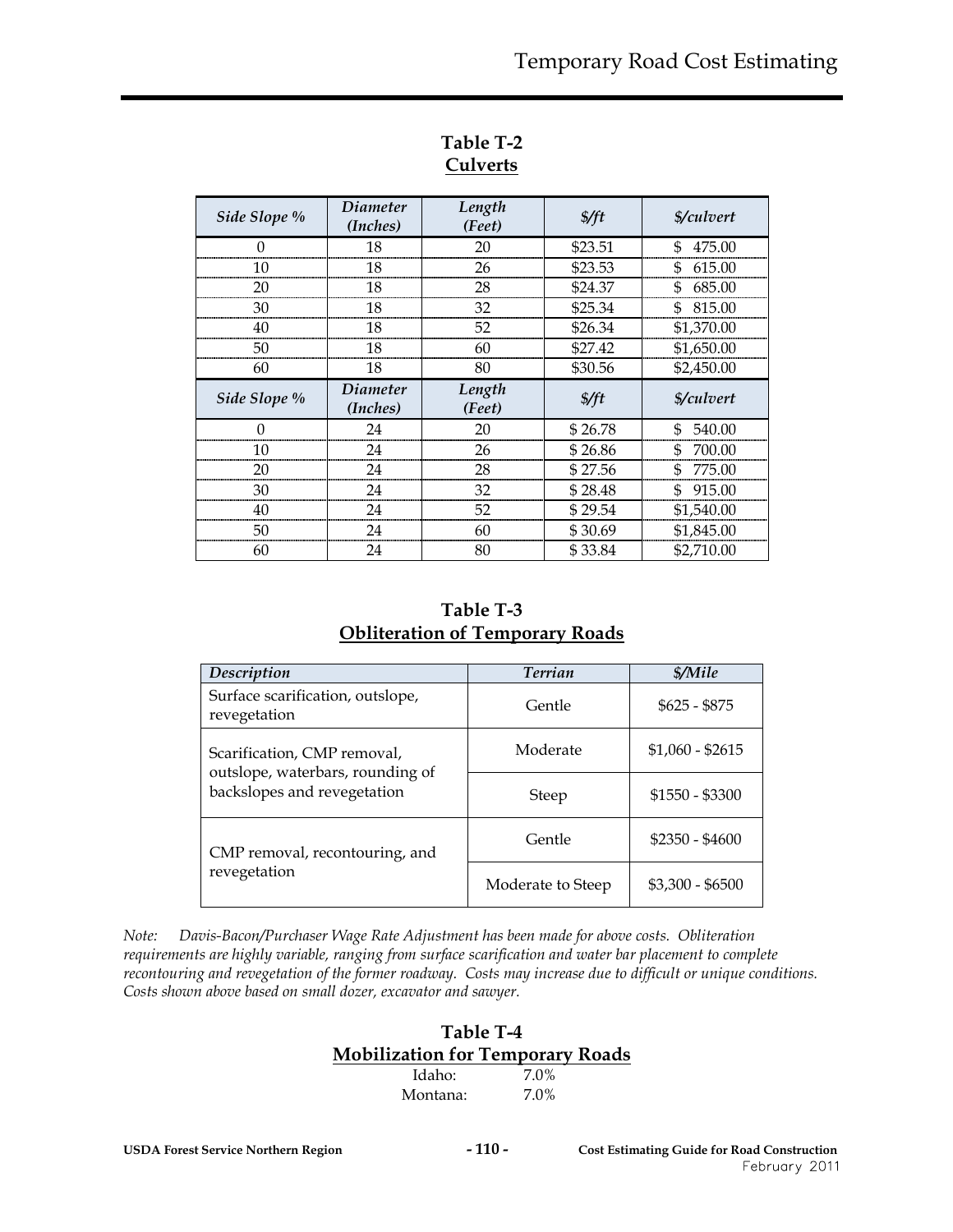The following is an example form to be used when costing estimating for temporary roads.

# *Cost Estimate Template for Temporary Roads*

| Sale Name |                                                                                              |
|-----------|----------------------------------------------------------------------------------------------|
|           | Unit or Road No.                                                                             |
|           | Reference: Cost estimating procedures for temporary roads from                               |
|           | Cost Guide - pages                                                                           |
|           | Average Side Slope:                                                                          |
|           | $f_{\text{t}} =$ Miles<br>Length:                                                            |
|           | MBF/Acre<br>Timber Volume:                                                                   |
|           | Drainage Structures:<br>$_{\text{Dips}}$                                                     |
|           | 18" CMP, 24" CMP                                                                             |
|           | Note: Do not adjust project costs for inflation or deflation.                                |
| Step 1:   | Clearing and Grubbing (Table T-1) = $\frac{1}{2}$ /Mile (1)                                  |
| Step 2:   | Excavation (Table T-1) = $\frac{1}{2}$ /Mile (2)                                             |
| Step 3:   | Seeding (Table T-1) = $\frac{6}{5}$ /Mile (3)                                                |
| Step 4:   | Obliteration (Table T-2) = $\frac{6}{5}$ /Mile (4)                                           |
| Step 5:   | $=$ \$ /Mile (5)<br>Total Unit Cost = $(1)+(2)+(3)+(4)$                                      |
| Step 6:   | Basic Cost = Total (5) x Length = $\frac{6}{2}$ /Mile x ________ Mile(s) = $\frac{6}{2}$ (6) |
| Step 7:   | Drainage Structures                                                                          |
|           | $\frac{dips x \frac{6}{3}}{1}$ /Dip = $\frac{6}{3}$                                          |
|           | $18'' \text{ CMPs} \times \frac{\text{C}}{2}$ / CMP = $\frac{\text{C}}{2}$                   |
|           | $=\oint$<br>$24''$ CMPs x $\frac{6}{9}$ / CMP                                                |
|           | $=$ \$ (7)<br>Drainage Cost Total                                                            |
|           |                                                                                              |
| Step 8:   | Subtotal = Basic Cost (6) + Drainage Cost (7) = $\frac{6}{5}$                                |
|           | Mobilization = Subtotal x Mobilization % = $\frac{6}{5}$ x $\frac{6}{5}$ % = $\frac{6}{5}$   |
|           | Subtotal + Mobilization = $\frac{1}{2}$<br>(8)                                               |
| Step 9:   | TOTAL COST = $(8)$ / Profit = $\frac{6}{2}$ / 1.06 = $\frac{6}{2}$<br>(9)                    |